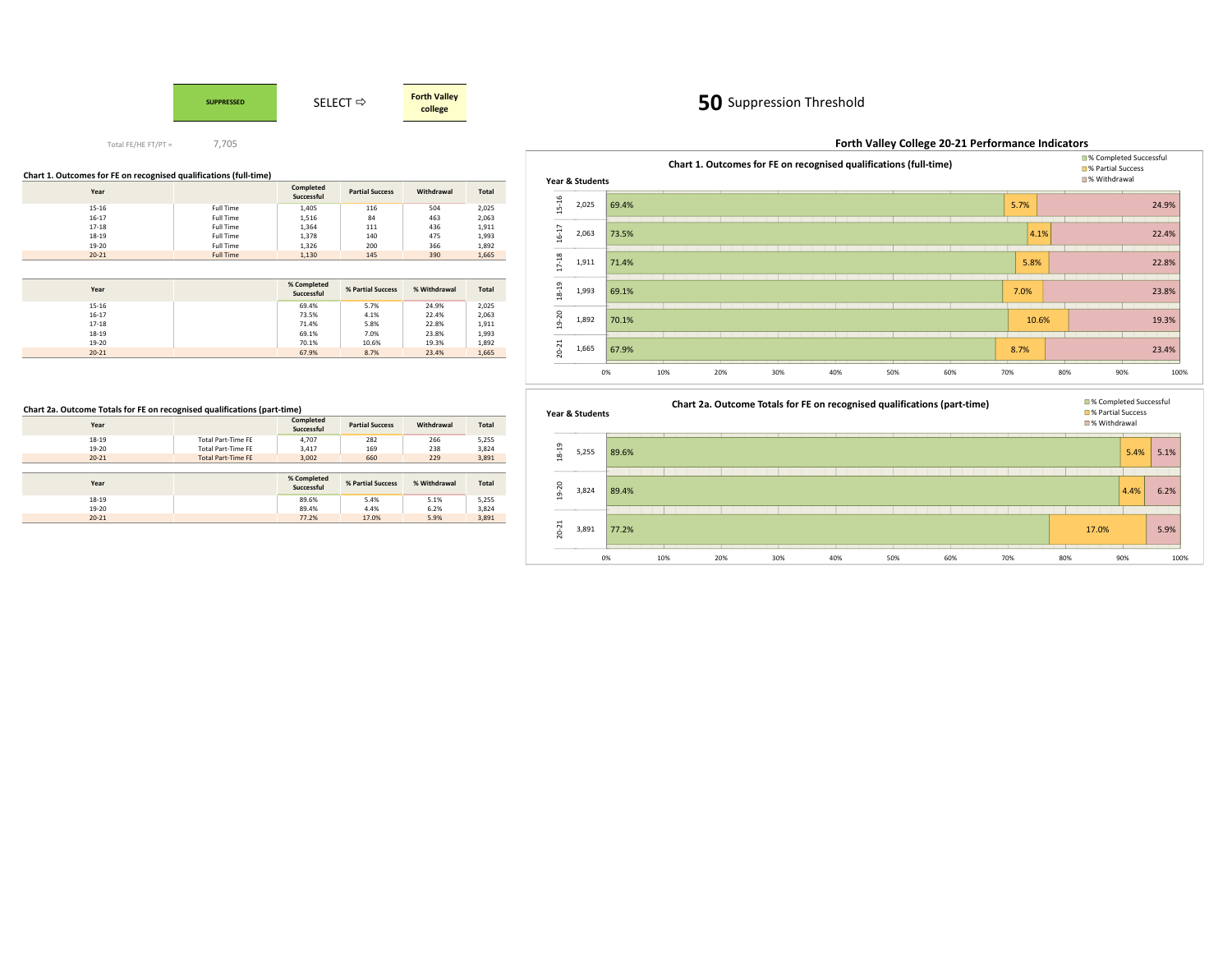## **Chart 2b. Outcome Breakdown for FE on recognised qualifications (part-time)**

| Year      |                     | Completed<br>Successful | <b>Partial Success</b> | Withdrawal     | Total |
|-----------|---------------------|-------------------------|------------------------|----------------|-------|
| $18 - 19$ | under 10 hours      | 143                     |                        |                | 143   |
|           | 10 up to 40 hours   | 473                     | 6                      |                | 479   |
|           | 40 up to 80 hours   | 1,621                   | 38                     | 6              | 1,665 |
|           | 80 up to 160 hours  | 477                     | 12                     | $\overline{7}$ | 496   |
|           | 160 up to 320 hours | 1,438                   | 210                    | 209            | 1,857 |
|           | 320 hours up to FT  | 555                     | 16                     | 44             | 615   |
| 19-20     | under 10 hours      | 176                     | 2                      |                | 178   |
|           | 10 up to 40 hours   | 275                     | 5                      | 2              | 282   |
|           | 40 up to 80 hours   | 523                     | 60                     | 5              | 588   |
|           | 80 up to 160 hours  | 298                     | 11                     |                | 309   |
|           | 160 up to 320 hours | 1,668                   | 84                     | 195            | 1,947 |
|           | 320 hours up to FT  | 477                     | $\overline{7}$         | 36             | 520   |
|           |                     |                         |                        |                |       |
| $20 - 21$ | under 10 hours      | 165                     |                        | $\mathbf{1}$   | 166   |
|           | 10 up to 40 hours   | 228                     | 33                     |                | 261   |
|           | 40 up to 80 hours   | 456                     | 15                     | $\overline{4}$ | 475   |
|           | 80 up to 160 hours  | 270                     | 22                     | 3              | 295   |
|           | 160 up to 320 hours | 1,394                   | 442                    | 187            | 2,023 |
|           | 320 hours up to FT  | 489                     | 148                    | 34             | 671   |

| Year      |                           | % Completed<br>Successful | % Partial Success | % Withdrawal |
|-----------|---------------------------|---------------------------|-------------------|--------------|
|           |                           |                           |                   |              |
| $18 - 19$ | under 10 hours 143        | 100.0%                    |                   |              |
|           | 10 up to 40 hours 479     | 98.7%                     | 1.3%              |              |
|           | 40 up to 80 hours 1,665   | 97.4%                     | 2.3%              | 0.4%         |
|           | 80 up to 160 hours 496    | 96.2%                     | 2.4%              | 1.4%         |
|           | 160 up to 320 hours 1,857 | 77.4%                     | 11.3%             | 11.3%        |
|           | 320 hours up to FT 615    | 90.2%                     | 2.6%              | 7.2%         |
|           |                           |                           |                   |              |
| 19-20     | under 10 hours 178        | 98.9%                     | 1.1%              |              |
|           | 10 up to 40 hours 282     | 97.5%                     | 1.8%              | 0.7%         |
|           | 40 up to 80 hours 588     | 88.9%                     | 10.2%             | 0.9%         |
|           | 80 up to 160 hours 309    | 96.4%                     | 3.6%              |              |
|           | 160 up to 320 hours 1,947 | 85.7%                     | 4.3%              | 10.0%        |
|           | 320 hours up to FT 520    | 91.7%                     | 1.3%              | 6.9%         |
|           |                           |                           |                   |              |
| $20 - 21$ | under 10 hours<br>166     | 99.4%                     |                   | 0.6%         |
|           | 10 up to 40 hours 261     | 87.4%                     | 12.6%             |              |
|           | 40 up to 80 hours 475     | 96.0%                     | 3.2%              | 0.8%         |
|           | 80 up to 160 hours 295    | 91.5%                     | 7.5%              | 1.0%         |
|           | 160 up to 320 hours 2,023 | 68.9%                     | 21.8%             | 9.2%         |
|           | 320 hours up to FT 671    | 72.9%                     | 22.1%             | 5.1%         |



**Forth Valley College 20-21 Performance Indicators**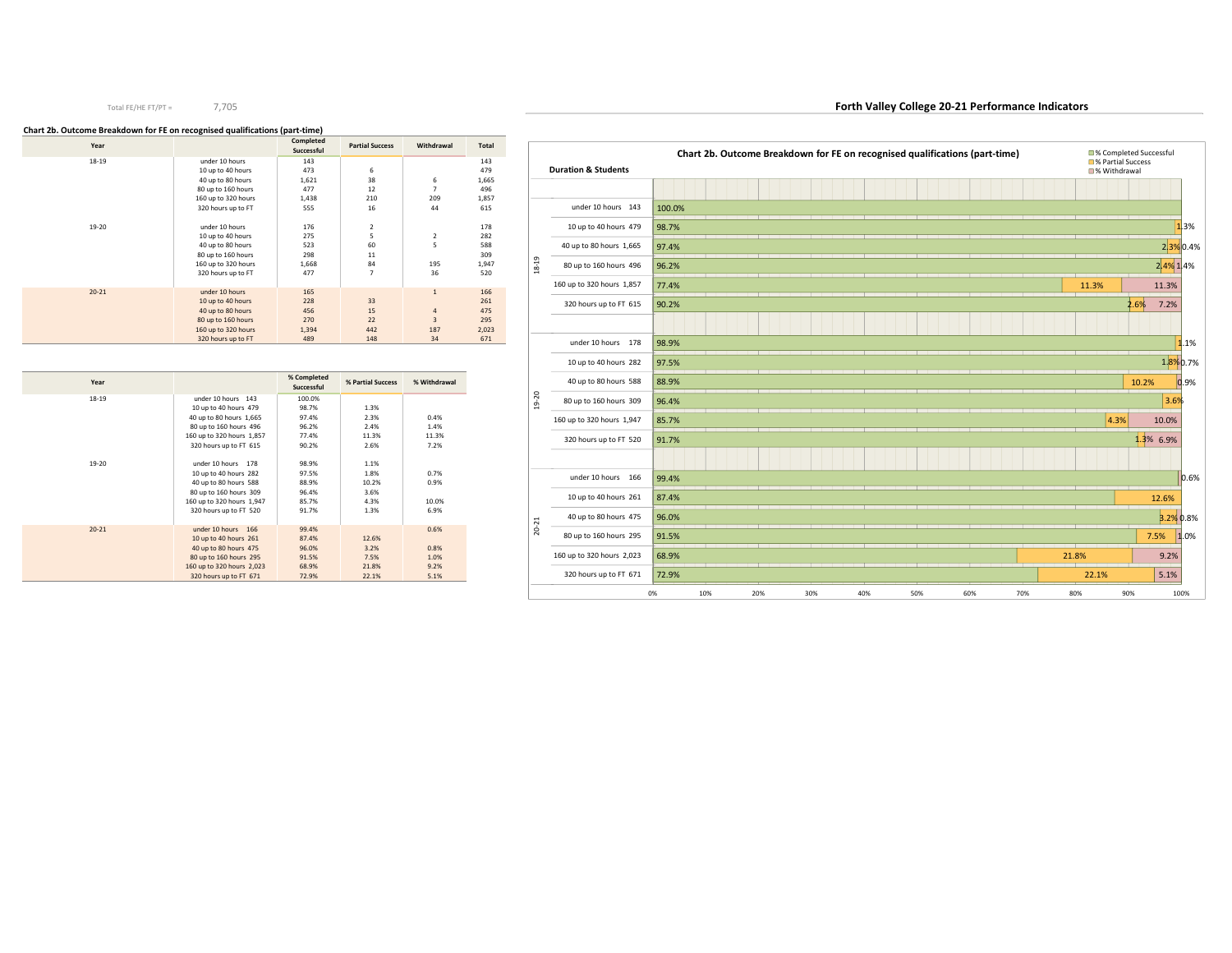## 7,705

# **Forth Valley College 20-21 Performance Indicators**

# **Chart 3. Achievement for FE students with partial success**

|                                                                                    | 514 | 100%  |  |
|------------------------------------------------------------------------------------|-----|-------|--|
| Number of students completing their course achieving at least 75% of planned units | 89  | 17.3% |  |
| Number of students completing their course achieving 50 to 75% of planned units    | 114 | 22.2% |  |
| Number of students completing their course achieving 25 to 50% of planned units    | 153 | 29.8% |  |
| Number of students completing their course achieiving up to 25% of planned units   | 54  | 10.5% |  |
| Number of students who complete their course without gaining any units / credits   | 104 | 20.2% |  |

#### **Chart 3: Level of achievement for students funded by the SFC completing an FE course of 160 hours or more who did not achieve 'full' success (An overview of the 'Partial Success' group above)Chart 3: Level of achievement for students funded by the SFC completing an FE course of 160 hours or more who did not achieve 'full' success (An overview of the 'Partial Success' group above)**

Number of students who complete their course without gaining any units / credits Number of students completing their course achieiving up to 25% of planned units Number of students completing their course achieving 25 to 50% of planned units Number of students completing their course achieving 50 to 75% of planned unitsNumber of students completing their course achieving at least 75% of planned units





# **Chart 4. Outcomes for HE on recognised qualifications (full-time)**

| Year      |                  | Completed<br>Successful   | <b>Partial Success</b> | Withdrawal   | <b>Total</b> |
|-----------|------------------|---------------------------|------------------------|--------------|--------------|
| $15 - 16$ | Full Time        | 1,018                     | 138                    | 236          | 1,392        |
| $16 - 17$ | Full Time        | 930                       | 147                    | 245          | 1,322        |
| $17 - 18$ | Full Time        | 932                       | 129                    | 254          | 1,315        |
| 18-19     | Full Time        | 942                       | 174                    | 229          | 1,345        |
| 19-20     | Full Time        | 934                       | 182                    | 201          | 1,317        |
| $20 - 21$ | <b>Full Time</b> | 916                       | 152                    | 223          | 1,291        |
|           |                  |                           |                        |              |              |
|           |                  |                           |                        |              |              |
| Year      |                  | % Completed<br>Successful | % Partial Success      | % Withdrawal | Total        |
| $15 - 16$ |                  | 73.1%                     | 9.9%                   | 17.0%        | 1,392        |
| $16 - 17$ |                  | 70.3%                     | 11.1%                  | 18.5%        | 1,322        |
| $17 - 18$ |                  | 70.9%                     | 9.8%                   | 19.3%        | 1,315        |
| 18-19     |                  | 70.0%                     | 12.9%                  | 17.0%        | 1,345        |
| 19-20     |                  | 70.9%                     | 13.8%                  | 15.3%        | 1,317        |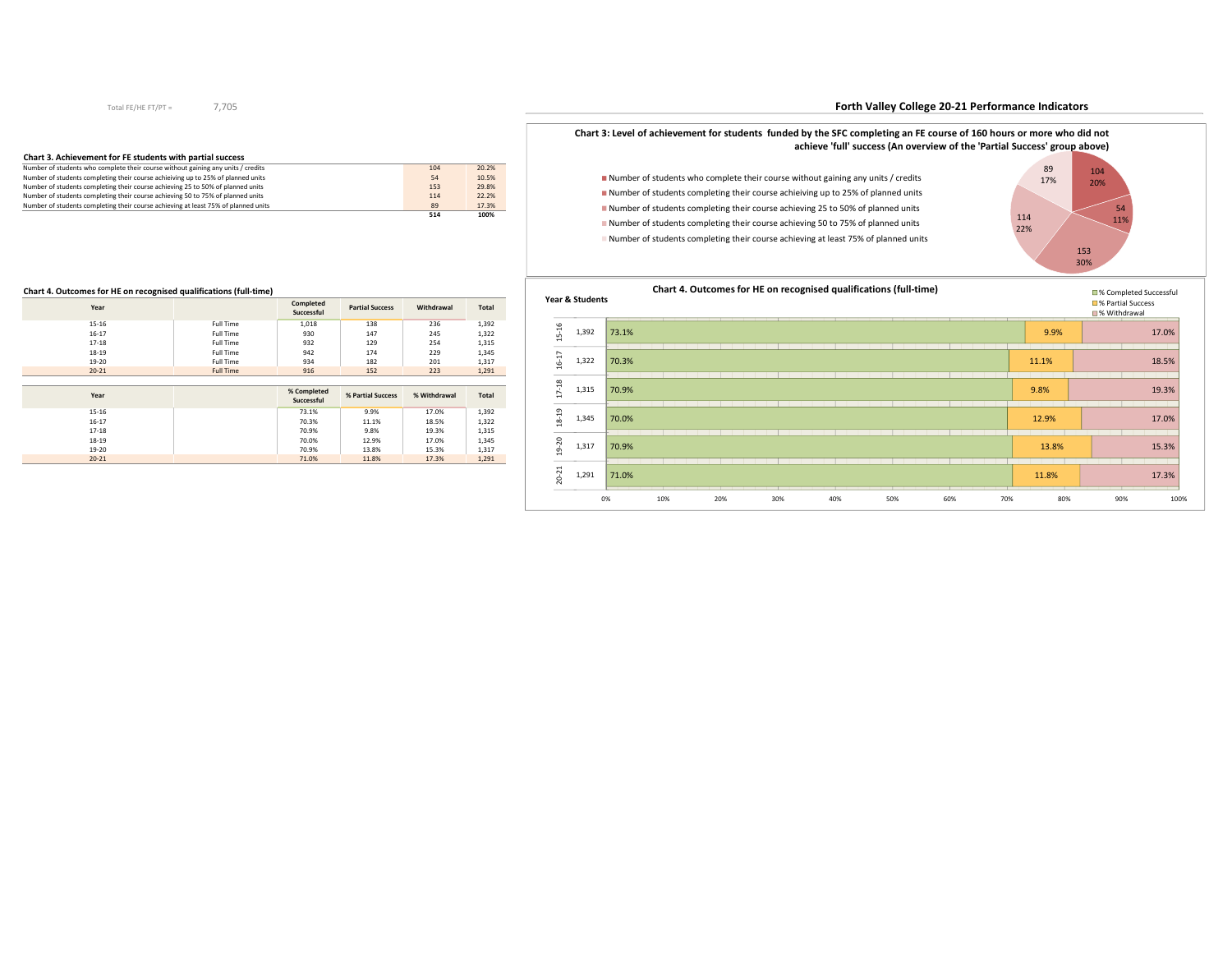## 7,705

# **Forth Valley College 20-21 Performance Indicators**



# **Chart 5a. Outcome Totals for HE on recognised qualifications (part-time)**

| Year      |                           | Completed<br>Successful   | <b>Partial Success</b> | Withdrawal   | Total        |
|-----------|---------------------------|---------------------------|------------------------|--------------|--------------|
| $18 - 19$ | Total Part-Time HE        | 816                       | 84                     | 66           | 966          |
| 19-20     | Total Part-Time HE        | 781                       | 32                     | 35           | 848          |
| $20 - 21$ | <b>Total Part-Time HE</b> | 717                       | 95                     | 46           | 858          |
|           |                           |                           |                        |              |              |
|           |                           |                           |                        |              |              |
| Year      |                           | % Completed<br>Successful | % Partial Success      | % Withdrawal | <b>Total</b> |
| $18 - 19$ |                           | 84.5%                     | 8.7%                   | 6.8%         | 966          |
| 19-20     |                           | 92.1%                     | 3.8%                   | 4.1%         | 848          |



# **Chart 5b. Outcome Breakdown for HE on recognised qualifications (part-time)**

| Year      |                     | Completed<br>Successful | <b>Partial Success</b> | Withdrawal     | <b>Total</b> |
|-----------|---------------------|-------------------------|------------------------|----------------|--------------|
| $18 - 19$ | 10 up to 40 hours   |                         |                        |                |              |
|           | 40 up to 80 hours   | 43                      | 13                     | $\overline{2}$ | 58           |
|           | 80 up to 160 hours  | 90                      | 5                      | 5              | 100          |
|           | 160 up to 320 hours | 537                     | 48                     | 53             | 638          |
|           | 320 hours up to FT  | 142                     | 18                     | 6              | 166          |
| 19-20     | 10 up to 40 hours   |                         |                        |                |              |
|           | 40 up to 80 hours   | 42                      | $\overline{7}$         | $\overline{2}$ | 51           |
|           | 80 up to 160 hours  | 84                      | 4                      | $\mathbf{1}$   | 89           |
|           | 160 up to 320 hours | 540                     | 12                     | 27             | 579          |
|           | 320 hours up to FT  | 115                     | 9                      | 5              | 129          |
| $20 - 21$ | 10 up to 40 hours   |                         |                        |                |              |
|           | 40 up to 80 hours   |                         |                        |                |              |
|           | 80 up to 160 hours  | 68                      | 12                     |                | 80           |
|           | 160 up to 320 hours | 420                     | 61                     | 40             | 521          |
|           | 320 hours up to FT  | 204                     | 14                     | 6              | 224          |

| Year      |                         | % Completed<br>Successful | % Partial Success | % Withdrawal |
|-----------|-------------------------|---------------------------|-------------------|--------------|
| $18 - 19$ | 10 up to 40 hours       |                           |                   |              |
|           | 40 up to 80 hours 58    | 74.1%                     | 22.4%             | 3.4%         |
|           | 80 up to 160 hours 100  | 90.0%                     | 5.0%              | 5.0%         |
|           | 160 up to 320 hours 638 | 84.2%                     | 7.5%              | 8.3%         |
|           | 320 hours up to FT 166  | 85.5%                     | 10.8%             | 3.6%         |
| 19-20     | 10 up to 40 hours       |                           |                   |              |
|           | 40 up to 80 hours 51    | 82.4%                     | 13.7%             | 3.9%         |
|           | 80 up to 160 hours 89   | 94.4%                     | 4.5%              | 1.1%         |
|           | 160 up to 320 hours 579 | 93.3%                     | 2.1%              | 4.7%         |
|           | 320 hours up to FT 129  | 89.1%                     | 7.0%              | 3.9%         |
| $20 - 21$ | 10 up to 40 hours       |                           |                   |              |
|           | 40 up to 80 hours       |                           |                   |              |
|           | 80 up to 160 hours 80   | 85.0%                     | 15.0%             |              |
|           | 160 up to 320 hours 521 | 80.6%                     | 11.7%             | 7.7%         |
|           | 320 hours up to FT 224  | 91.1%                     | 6.3%              | 2.7%         |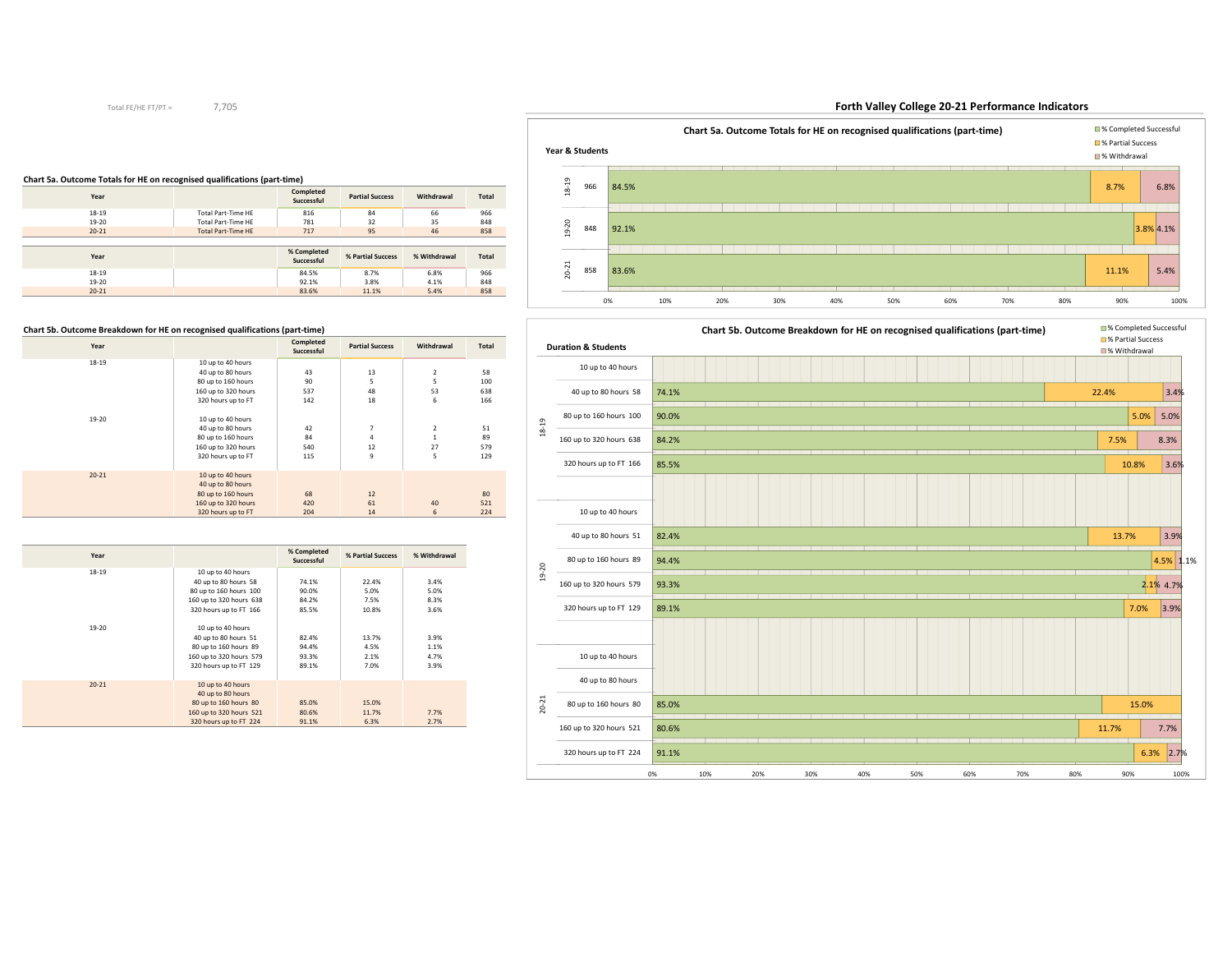# 7,705

# **Chart 6. Achievement for HE students with partial success**

|                                                                                    | 225 | 100%  |
|------------------------------------------------------------------------------------|-----|-------|
| Number of students completing their course achieving at least 75% of planned units | 36  | 16.0% |
| Number of students completing their course achieving 50 to 75% of planned units    | 45  | 20.0% |
| Number of students completing their course achieving 25 to 50% of planned units    | 75  | 33.3% |
| Number of students completing their course achieiving up to 25% of planned units   | 48  | 21.3% |
| Number of students who complete their course without gaining any units / credits   | 21  | 9.3%  |

#### **Chart 7. Outcomes by age group on courses lasting 160 hours or more**

|                 | Completed<br>Successful | <b>Partial Success</b> | Withdrawal | <b>Total</b> |
|-----------------|-------------------------|------------------------|------------|--------------|
| under 18        | 1.141                   | 449                    | 295        | 1,885        |
| 18-20 year olds | 1,426                   | 282                    | 268        | 1,976        |
| 21-24 year olds | 695                     | 91                     | 121        | 907          |
| 25-40 year olds | 958                     | 105                    | 152        | 1,215        |
| 41 and Over     | 333                     | 35                     | 44         | 412          |

|                       | % Completed<br>Successful | % Partial Success | % Withdrawal |
|-----------------------|---------------------------|-------------------|--------------|
| under 18 1,885        | 60.5%                     | 23.8%             | 15.6%        |
| 18-20 year olds 1,976 | 72.2%                     | 14.3%             | 13.6%        |
| 21-24 year olds 907   | 76.6%                     | 10.0%             | 13.3%        |
| 25-40 year olds 1,215 | 78.8%                     | 8.6%              | 12.5%        |
| 41 and Over 412       | 80.8%                     | 8.5%              | 10.7%        |

# **Forth Valley College 20-21 Performance Indicators**



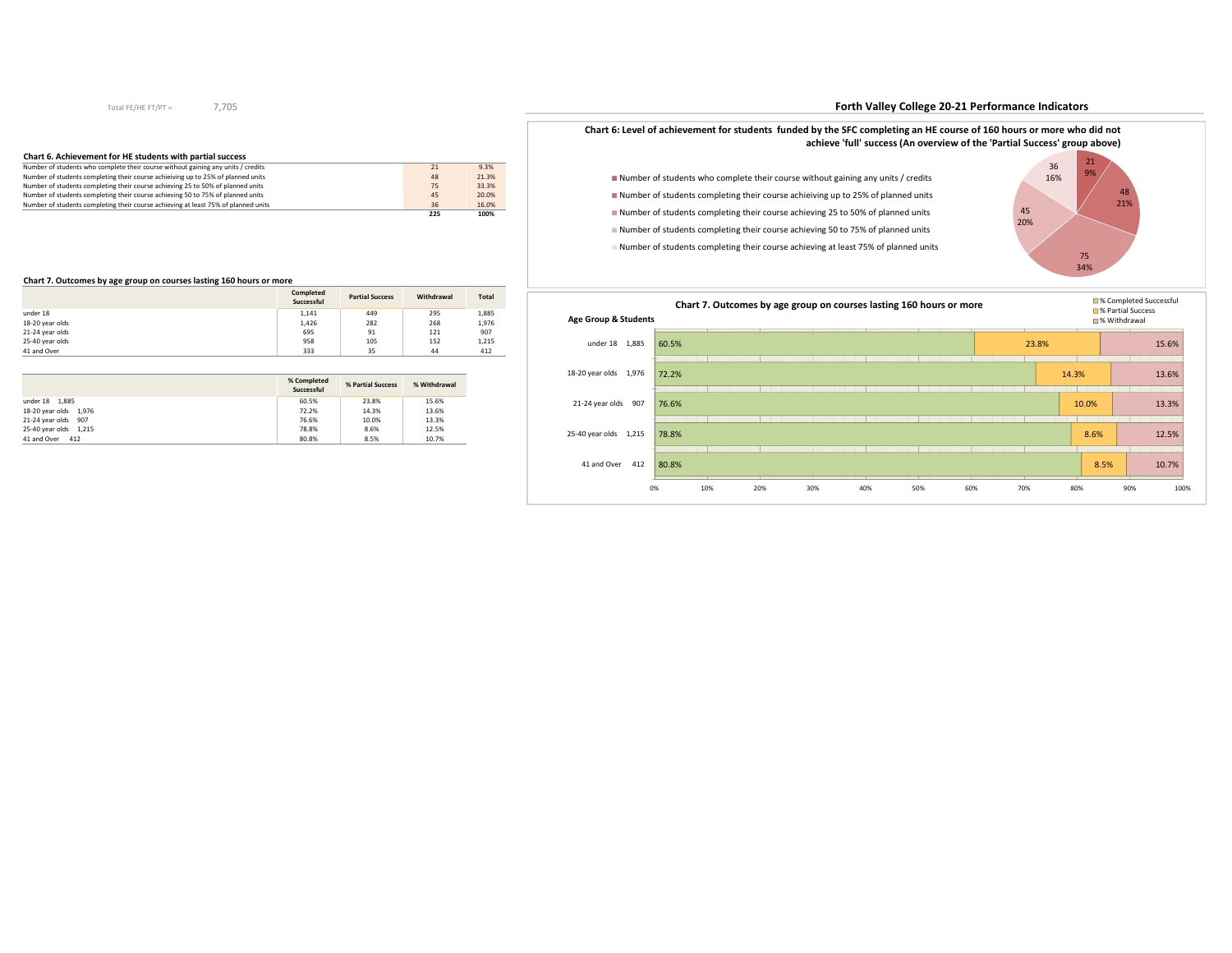| Chart 8. FE Outcomes by ES subject group on courses lasting 160 hours or more<br><b>Subjects &amp; Students</b> |       |     |     |     |     |     |     |       |       | ■% Completed Successful<br>□% Partial Success<br>■% Withdrawal |       |
|-----------------------------------------------------------------------------------------------------------------|-------|-----|-----|-----|-----|-----|-----|-------|-------|----------------------------------------------------------------|-------|
| Special Programmes 243                                                                                          | 80.2% |     |     |     |     |     |     |       | 4.5%  |                                                                | 15.2% |
| Engineering 920                                                                                                 | 79.8% |     |     |     |     |     |     |       | 9.6%  |                                                                | 10.7% |
| Languages and ESOL 139                                                                                          | 79.1% |     |     |     |     |     |     |       | 2.9%  |                                                                | 18.0% |
| Computing and ICT 281                                                                                           | 76.2% |     |     |     |     |     |     |       | 13.2% |                                                                | 10.7% |
| Hairdressing, Beauty and Complementary Therapies 351                                                            | 75.8% |     |     |     |     |     |     |       | 8.8%  |                                                                | 15.4% |
| Science 195                                                                                                     | 67.2% |     |     |     |     |     |     |       | 20.5% |                                                                | 12.3% |
| Care 723                                                                                                        | 66.3% |     |     |     |     |     |     | 16.3% |       |                                                                | 17.4% |
| Sport and Leisure 113                                                                                           | 63.7% |     |     |     |     |     |     | 12.4% |       |                                                                | 23.9% |
| Media 77                                                                                                        | 63.6% |     |     |     |     |     |     | 14.3% |       |                                                                | 22.1% |
| Business, Management and Administration 172                                                                     | 63.4% |     |     |     |     |     |     | 19.8% |       |                                                                | 16.9% |
| Hospitality and tourism 240                                                                                     | 60.4% |     |     |     |     |     |     | 22.1% |       |                                                                | 17.5% |
| Art and design 129                                                                                              | 57.4% |     |     |     |     |     |     | 17.8% |       |                                                                | 24.8% |
| Construction 767                                                                                                | 55.9% |     |     |     |     |     |     | 35.2% |       |                                                                | 8.9%  |
|                                                                                                                 | 0%    | 10% | 20% | 30% | 40% | 50% | 60% | 70%   | 80%   | 90%                                                            | 100%  |

| Chart 8. FE Outcomes by ES subject group on courses lasting 160 hours or more |           |  |
|-------------------------------------------------------------------------------|-----------|--|
|                                                                               | Completed |  |

| % Completed Successful                          | Completed<br>Successful | <b>Partial Success</b> | Withdrawal | <b>Total</b> |
|-------------------------------------------------|-------------------------|------------------------|------------|--------------|
| 63.7%                                           | 72                      | 14                     | 27         | 113          |
| 80.2%                                           | 195                     | 11                     | 37         | 243          |
|                                                 |                         |                        |            |              |
| 67.2%                                           | 131                     | 40                     | 24         | 195          |
|                                                 |                         |                        |            |              |
|                                                 |                         |                        |            |              |
| 63.6%                                           | 49                      | 11                     | 17         | 77           |
| 79.1%                                           | 110                     | $\overline{a}$         | 25         | 139          |
|                                                 |                         |                        |            |              |
| 60.4%                                           | 145                     | 53                     | 42         | 240          |
| 75.8%                                           | 266                     | 31                     | 54         | 351          |
| 79.8%                                           | 734                     | 88                     | 98         | 920          |
|                                                 |                         |                        |            |              |
| 55.9%                                           | 429                     | 270                    | 68         | 767          |
| 76.2%                                           | 214                     | 37                     | 30         | 281          |
| 66.3%                                           | 479                     | 118                    | 126        | 723          |
| 63.4%                                           | 109                     | 34                     | 29         | 172          |
| 57.4%                                           | 74                      | 23                     | 32         | 129          |
| Hairdressing, Beauty and Complementary Therapie |                         |                        |            |              |

|                                                      | % Completed<br>Successful | % Partial Success | % Withdrawal |
|------------------------------------------------------|---------------------------|-------------------|--------------|
| Special Programmes 243                               | 80.2%                     | 4.5%              | 15.2%        |
| Engineering 920                                      | 79.8%                     | 9.6%              | 10.7%        |
| Languages and ESOL 139                               | 79.1%                     | 2.9%              | 18.0%        |
| Computing and ICT 281                                | 76.2%                     | 13.2%             | 10.7%        |
| Hairdressing, Beauty and Complementary Therapies 351 | 75.8%                     | 8.8%              | 15.4%        |
| Science 195                                          | 67.2%                     | 20.5%             | 12.3%        |
| Care 723                                             | 66.3%                     | 16.3%             | 17.4%        |
| Sport and Leisure 113                                | 63.7%                     | 12.4%             | 23.9%        |
| Media 77                                             | 63.6%                     | 14.3%             | 22.1%        |
| Business, Management and Administration 172          | 63.4%                     | 19.8%             | 16.9%        |
| Hospitality and tourism 240                          | 60.4%                     | 22.1%             | 17.5%        |
| Art and design 129                                   | 57.4%                     | 17.8%             | 24.8%        |
| Construction 767                                     | 55.9%                     | 35.2%             | 8.9%         |
|                                                      |                           |                   |              |
|                                                      |                           |                   |              |
|                                                      |                           |                   |              |
|                                                      |                           |                   |              |
|                                                      |                           |                   |              |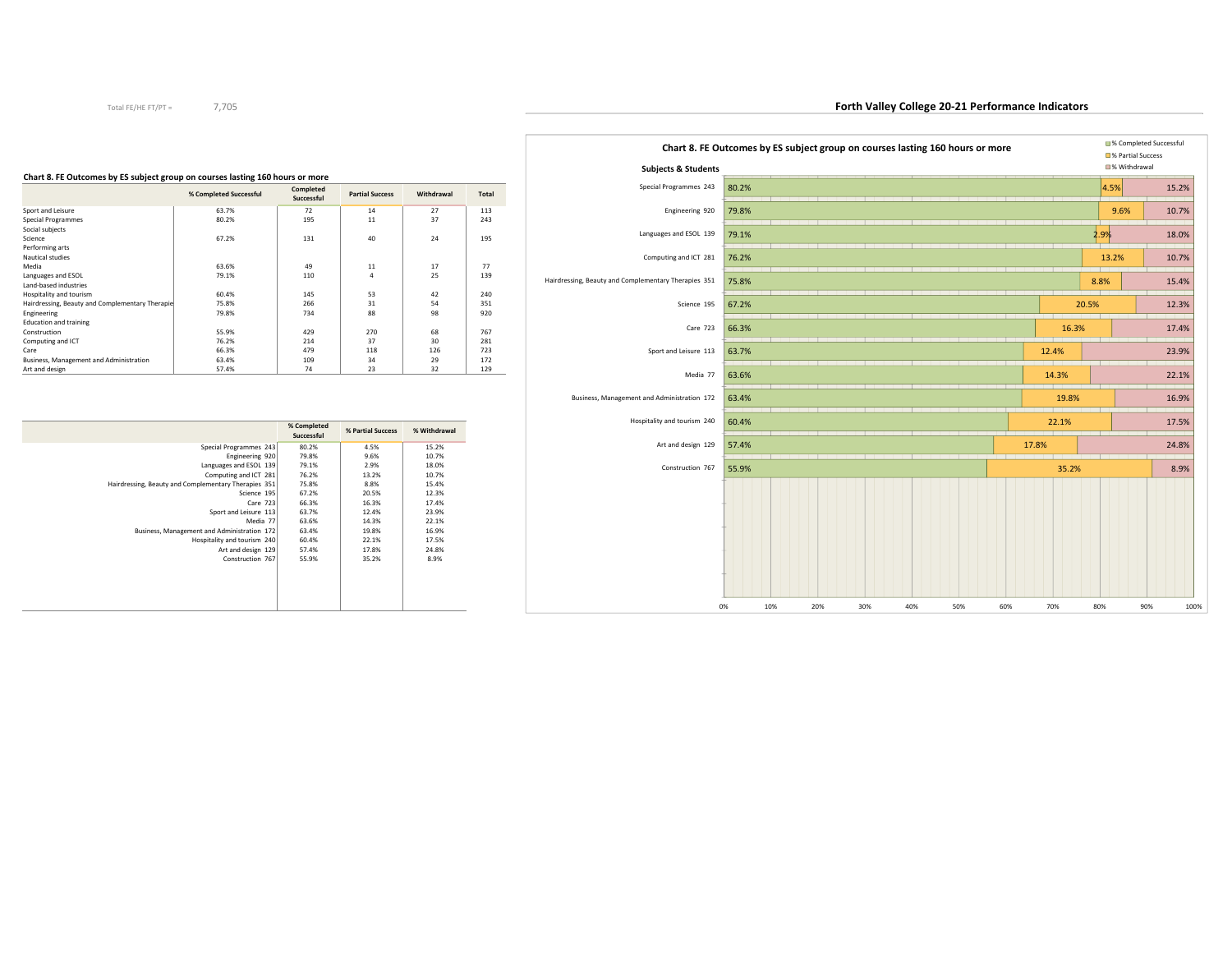| <b>Subjects &amp; Students</b>                      |       |  |  | Chart 9. HE Outcomes by ES subject group on courses lasting 160 hours or more |       |       | ■% Partial Success<br>■% Withdrawal | ■% Completed Successful |
|-----------------------------------------------------|-------|--|--|-------------------------------------------------------------------------------|-------|-------|-------------------------------------|-------------------------|
| Hairdressing, Beauty and Complementary Therapies 55 | 81.8% |  |  |                                                                               |       |       | 9.1%                                | 9.1%                    |
| Art and design 76                                   | 81.6% |  |  |                                                                               |       |       | 7.9%                                | 10.5%                   |
| Engineering 467                                     | 81.2% |  |  |                                                                               |       |       | 11.3%                               | 7.5%                    |
| Business, Management and Administration 313         | 80.8% |  |  |                                                                               |       | 2.2%  |                                     | 16.9%                   |
| Construction 96                                     | 79.2% |  |  |                                                                               |       |       | 12.5%                               | 8.3%                    |
| Science 128                                         | 76.6% |  |  |                                                                               |       | 8.6%  |                                     | 14.8%                   |
| Social subjects 74                                  | 75.7% |  |  |                                                                               |       |       | 13.5%                               | 10.8%                   |
| Media 145                                           | 75.2% |  |  |                                                                               |       | 9.0%  |                                     | 15.9%                   |
| Hospitality and tourism 124                         | 70.2% |  |  |                                                                               | 11.3% |       |                                     | 18.5%                   |
| Care 376                                            | 69.4% |  |  |                                                                               |       | 16.0% |                                     | 14.6%                   |
| Sport and Leisure 59                                | 64.4% |  |  |                                                                               | 15.3% |       |                                     | 20.3%                   |
| Computing and ICT 123                               | 61.8% |  |  |                                                                               | 22.0% |       |                                     | 16.3%                   |
|                                                     |       |  |  |                                                                               |       |       |                                     |                         |

#### **Chart 9. HE Outcomes by ES subject group on courses lasting 160 hours or more**

|                                                 | % Completed Successful | Completed<br>Successful | <b>Partial Success</b> | Withdrawal | Total |
|-------------------------------------------------|------------------------|-------------------------|------------------------|------------|-------|
| Sport and Leisure                               | 64.4%                  | 38                      | 9                      | 12         | 59    |
| Special Programmes                              |                        |                         |                        |            |       |
| Social subjects                                 | 75.7%                  | 56                      | 10                     | 8          | 74    |
| Science                                         | 76.6%                  | 98                      | 11                     | 19         | 128   |
| Performing arts                                 |                        |                         |                        |            |       |
| Nautical studies                                |                        |                         |                        |            |       |
| Media                                           | 75.2%                  | 109                     | 13                     | 23         | 145   |
| Languages and ESOL                              |                        |                         |                        |            |       |
| Land-based industries                           |                        |                         |                        |            |       |
| Hospitality and tourism                         | 70.2%                  | 87                      | 14                     | 23         | 124   |
| Hairdressing, Beauty and Complementary Therapie | 81.8%                  | 45                      | 5                      | 5          | 55    |
| Engineering                                     | 81.2%                  | 379                     | 53                     | 35         | 467   |
| <b>Education and training</b>                   |                        |                         |                        |            |       |
| Construction                                    | 79.2%                  | 76                      | 12                     | 8          | 96    |
| Computing and ICT                               | 61.8%                  | 76                      | 27                     | 20         | 123   |
| Care                                            | 69.4%                  | 261                     | 60                     | 55         | 376   |
| Business, Management and Administration         | 80.8%                  | 253                     | 7                      | 53         | 313   |
| Art and design                                  | 81.6%                  | 62                      | 6                      | 8          | 76    |

|                                                     | % Completed<br>Successful | % Partial Success | % Withdrawal |
|-----------------------------------------------------|---------------------------|-------------------|--------------|
| Hairdressing, Beauty and Complementary Therapies 55 | 81.8%                     | 9.1%              | 9.1%         |
| Art and design 76                                   | 81.6%                     | 7.9%              | 10.5%        |
| Engineering 467                                     | 81.2%                     | 11.3%             | 7.5%         |
| Business, Management and Administration 313         | 80.8%                     | 2.2%              | 16.9%        |
| Construction 96                                     | 79.2%                     | 12.5%             | 8.3%         |
| Science 128                                         | 76.6%                     | 8.6%              | 14.8%        |
| Social subjects 74                                  | 75.7%                     | 13.5%             | 10.8%        |
| Media 145                                           | 75.2%                     | 9.0%              | 15.9%        |
| Hospitality and tourism 124                         | 70.2%                     | 11.3%             | 18.5%        |
| Care 376                                            | 69.4%                     | 16.0%             | 14.6%        |
| Sport and Leisure 59                                | 64.4%                     | 15.3%             | 20.3%        |
| Computing and ICT 123                               | 61.8%                     | 22.0%             | 16.3%        |
|                                                     |                           |                   |              |

Total FE/HE FT/PT =7,705

# **Forth Valley College 20-21 Performance Indicators**

0% 10% 20% 30% 40% 50% 60% 70% 80% 90% 100%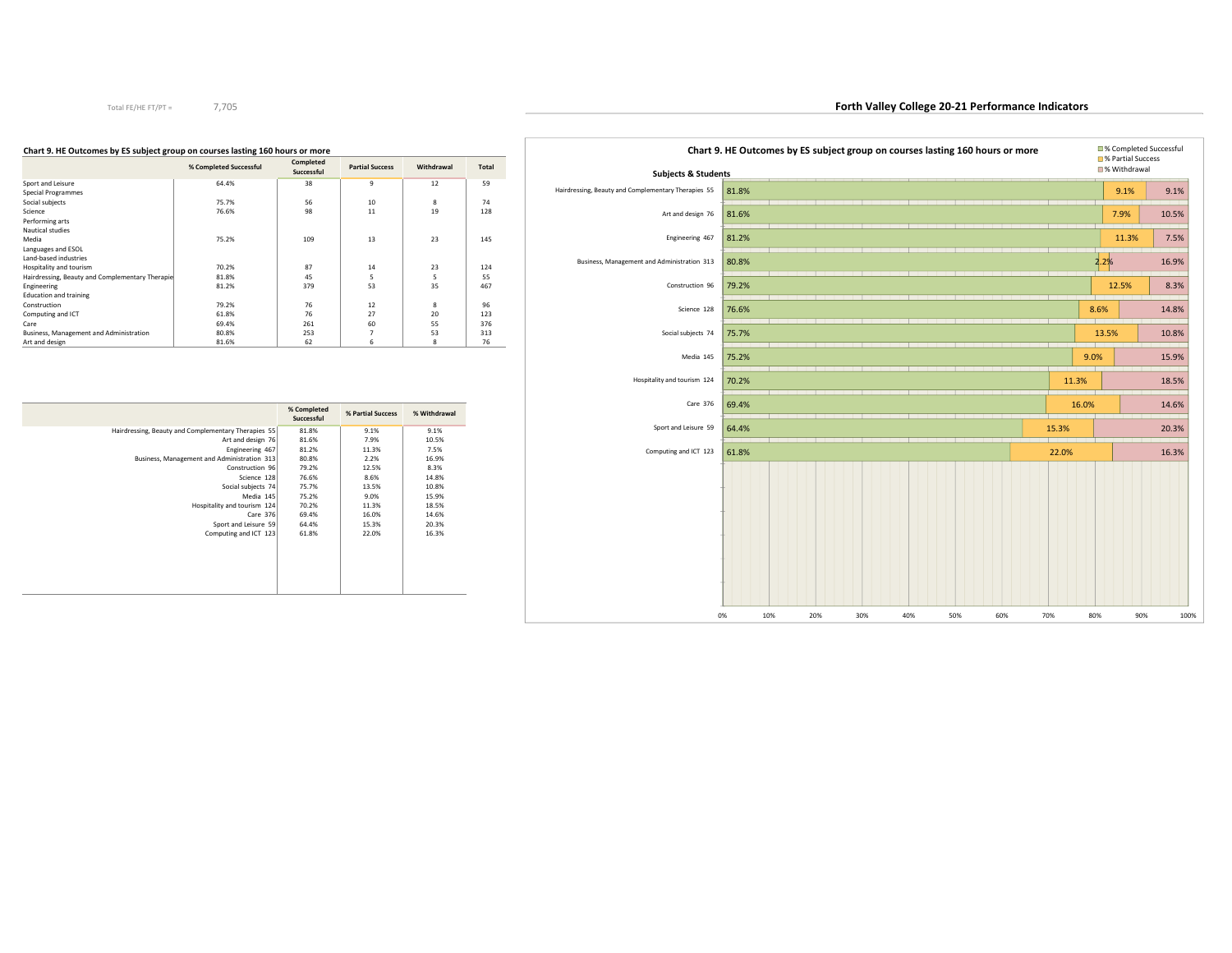#### **Chart 10. Outcomes by level and gender on courses lasting 160 hours or more**

|                   | Completed<br>Successful | <b>Partial Success</b> | Withdrawal | <b>Total</b> |
|-------------------|-------------------------|------------------------|------------|--------------|
| FE Females        | 1,324                   | 248                    | 291        | 1,863        |
| FE Males          | 1,659                   | 479                    | 317        | 2,455        |
| <b>HE Females</b> | 787                     | 100                    | 129        | 1,016        |
| <b>HE Males</b>   | 745                     | 124                    | 137        | 1,006        |

|                          | % Completed<br>Successful | % Partial Success | % Withdrawal |
|--------------------------|---------------------------|-------------------|--------------|
| FE Females 1.863         | 71.1%                     | 13.3%             | 15.6%        |
| FE Males 2.455           | 67.6%                     | 19.5%             | 12.9%        |
| HE Females 1.016         | 77.5%                     | 9.8%              | 12.7%        |
| 1.006<br><b>HE Males</b> | 74.1%                     | 12.3%             | 13.6%        |



# **Forth Valley College 20-21 Performance Indicators**



## **Chart 11. Outcomes by key group on courses lasting 160 hours or more**

|                                       | Completed<br>Successful | <b>Partial Success</b> | Withdrawal | <b>Total</b> |
|---------------------------------------|-------------------------|------------------------|------------|--------------|
| All enrolments over 160 hours         | 4.553                   | 962                    | 880        | 6.395        |
| 10% Most deprived postcode areas      | 392                     | 97                     | 110        | 599          |
| 20% Most deprived postcode areas      | 907                     | 221                    | 229        | 1.357        |
| Fees paid by employer                 | 290                     | 37                     | 31         | 358          |
| Ethnic minority                       | 180                     | 34                     | 43         | 257          |
| Disability                            | 508                     | 100                    | 116        | 724          |
| Year of study greater than first year | 1.058                   | 301                    | 96         | 1.455        |
| Care Experienced                      | 138                     | 37                     | 60         | 235          |

|                                             | % Completed<br>Successful | % Partial Success | % Withdrawal |
|---------------------------------------------|---------------------------|-------------------|--------------|
| All enrolments over 160 hours 6.395         | 71.2%                     | 15.0%             | 13.8%        |
| 10% Most deprived postcode areas 599        | 65.4%                     | 16.2%             | 18.4%        |
| 20% Most deprived postcode areas 1,357      | 66.8%                     | 16.3%             | 16.9%        |
| Fees paid by employer 358                   | 81.0%                     | 10.3%             | 8.7%         |
| Ethnic minority 257                         | 70.0%                     | 13.2%             | 16.7%        |
| Disability 724                              | 70.2%                     | 13.8%             | 16.0%        |
| Year of study greater than first year 1,455 | 72.7%                     | 20.7%             | 6.6%         |
| Care Experienced 235                        | 58.7%                     | 15.7%             | 25.5%        |